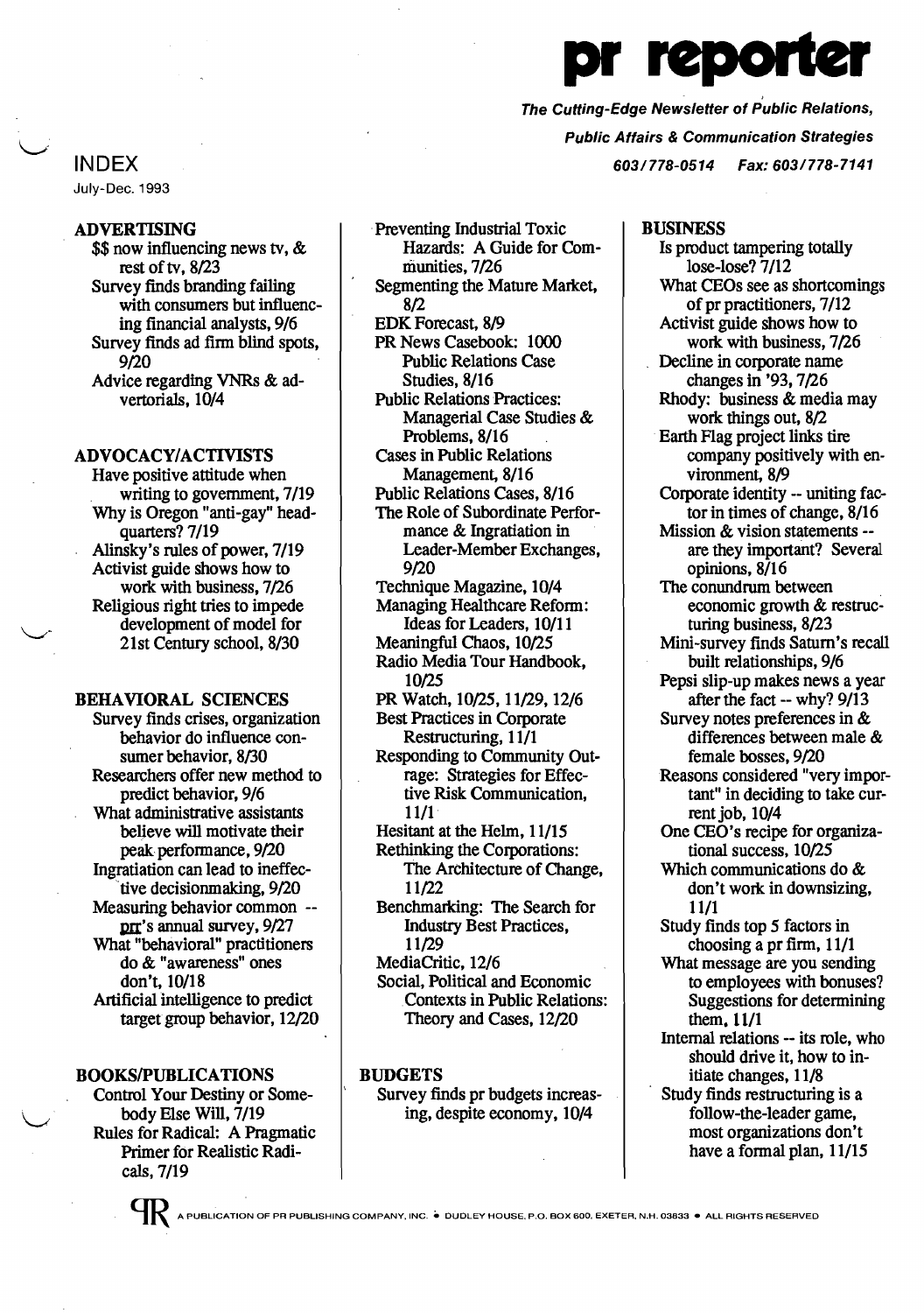Keyto business: management stop being control freaks, 11/15 Action steps to successful business, 11/22 Tips for successful Integrated Communications, 11/22 What to concentrate on for organizational change, 11/22 Using benchmarking to become world class, 11/29 Proposed design for Total Relationship Management (TRM),12/6

# CANADA

Earth Flag project links Canadian tire company positively with environment, 8/9 Environmental bill of rights being developed in Ontario, 8/9

# CASE STUDIES

School case: research & targeted messages -- key to successful campaign to raise taxes,7/26

Earth Flag project links tire company positively with environment, 8/9

A major tool for practitioners  $\&$ educators -- 4 books, 8/16

The downside to relying on them, 8/16

USAA links standards manual to corporate identity, 8/16

School takes proactive stance against religious right, 8/30

Study on sexual behavior  $&$ AIDS shows the danger of self-deception, 9/6

Utilitycase shows2-waysymmetrical pr model aids bottom line, 9/6

Case study regarding lung disease risk perception, 9/13

Communication & pr ideas drive reengineering program, 10/11

BP case shows how listening, then responding & negotiating is key to pr,  $12/13$ 

# COMMUNICATIONS

- Have positive attitude when writing to government, 7/19 5 reasons for growth in global
	- communications, 7/26
- School case: research & targetedmessages -- key to successful campaign to raise taxes,7/26
- Practitioner suggests short rational letter to editor as response to being maligned in print, 8/30
- Content of risk message forms risk perception, 9/13
- House meetings to sell national health plan, 9/13
- Visually demonstrating message is more memorable than simply telling it, 9/13
- Survey finds administrative assistants want bosses to be better communicators, 9/20
- Do hi tech communications enhance or deter relationships? 9/20
- Use of "new" communication methods, 9/27
- Study finds open communications #1 worker desire, 10/4 Communication & pr ideas drive reengineering program,
	- 10/11
- People learn from interactions with one another, 10/25
- Are cover sheets really necessary on faxes? 10/25
- Communication is critical in downsizing; personal methods work, 11/1
- Thoughts on how to initiate changes in communication practices, 11/8
- PRSA Conference: benchmark, listen, cross-train, team, 11/22
- Tips for successful Integrated Communications, 11/22
- BP responds proactively to contaminated well crisis -- communication is key, 12/13

# COMMUNITY RELATIONS Teen girls good target for outreach programs,  $7/12$

Canit be the core of pr program $min<sub>g</sub>$ ? 7/19

- Leading cities based on politenessof residents, 8/2
- Steps taken by a gas utility to resolve river dredging opposition, 9/6

Healthcare system's constituency relations program, 10/11

Media, politicians & special interests have limited roles in public decisionmaking, 10/25

- Examples of high outrage motivating action, 11/1 What the typical professional
- earns, 11/8
- Where community leaders get most of their healthcare information, 11/15
- BP responds proactively to contaminated well crisis -- communication is key, 12/13

# **COMPUTERS**

Software for pr research now<br>available, 9/6 Magazine to help desktop publishing neophytes,  $10/4$ Artificial intelligence predicts target group behavior,  $12/20$ 

# CONSUMER AFFAIRS/ CUSTOMER RELATIONS

Do consumers want the "world" of information" in their living rooms? 8/9 Survey finds crises, organization behavior influence consumer behavior, 8/30 Survey finds branding failing with consumers but influencing financial analysts, 9/6 Mini-survey finds Saturn's recall built relationships, 9/6 Administrative assistants play almost as important a role as bosses, 9/20 Do hi tech communications enhance or deter relation-<br>ships? 9/20 Strong commitment to internal bosses, 9/20<br>hi tech communications<br>enhance or deter relation-<br>ships? 9/20<br>mg commitment to internal<br>& external customer input, aids reengineering program,

10/11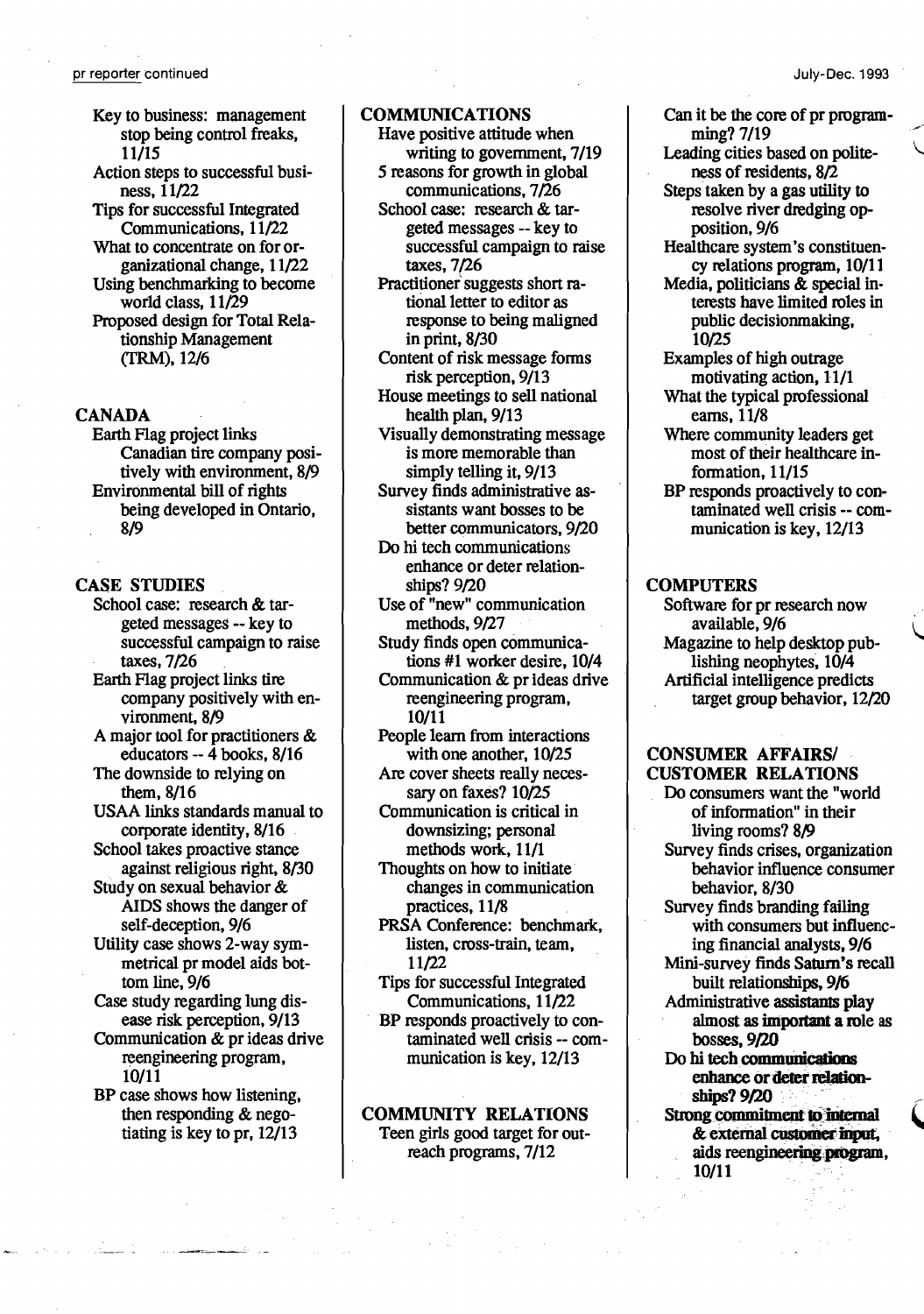- Healthcare system's constituency relations program, 10/11 Relationship building programs
- used by professionals, 10/18 Treating people as passive consumers of information is not effective, 10/25
- Need to reach people personally deflates prominence of mass media, 11/8
- Survey finds consumers deserting namebrands, 11/8
- Delighted employees leads to delighted customers, 11/22
- Service, not productivity, impedes travel industry competitiveness, 11/29
- The "class reunion" syndrome -don't assume everything with your customers will always be the same, 12/13

# CRISIS MANAGEMENT! COMMUNICATION

Tips for damage control after tampering incident, 7/12 Corporate identity -- uniting factor in times of change,  $8/16$ Survey finds crises, organization behavior influence consumer behavior, 8/30 Religious right tries to impede development of model for 21st Centuryschool, 8/30 PR's role in risk perception, 9/13 Crisis plans common among surveyed professionals, 10/18  $Risk = hazard + outrage, 11/1$ BP responds to contaminated well crisis, 12/13

#### **DEMOGRAPHICS**

Where teens stand on current issues,7/26 How to segment the mature market,  $8/2$ Survey finds who really is interested in interactive tv, 10/4

# DIRECT MAIL

Extensive communication effort reached every voter, 7/26 Factors to help packages get read, 10/4

# ECONOMICS

- The real cost of restructuring, 8/23
- The conundrum between economic growth& restructuring in business, 8/23
- \$\$ now influencing news tv, & thus, rest of tv,  $8/23$
- Survey finds pr budgets increasing, despite economy, 10/4
- What message are you sending to employees with bonuses? 11/1
- What the typical community relations professional earns, 11/8
- PAC survey shows lobbyists' salaries are up, 11/15
- Stats on management consulting firms: fmancial, compensation, fees, 11/29

# EDUCATION

Speech communication professors moving into teaching pr, 7/12 1st MBA program with PRSAinspired pr course, 8/2 Case studies, a major educational tool, 8/16 Radio in schools, 8/23 School takes proactive stance against religious right, 8/30 Schools provide early warning system for all organizations re: activists, 8/30 Students help students understand pr with video, 11/8 Paper writing contest for MBA students on importance of social responsibility, 12/6 Culbertson's reflections upon retirement, 12/20

# **EMPLOYEE RELATIONS**

- Corporate identity -- uniting factor in times of change, 8/16 The real cost of restructuring, 8/23
- Survey finds secretaries prefer to be called*Administrative Assistant,9/20*
- Sexual harassment video depicts workplace situations, 9/20

-- -- -- ----

# Preferences & differences between male & female bosses, 9/20

- Study finds kissing up works, but is it best for the organization? 9/20
- Guidelines for successful working relationships & their dangers, 9/20
- Open communications & other factors considered "very important" in deciding to take current job, 10/4
- Employee assessment, basis for management restructuring, 10/11
- Communication is critical in downsizing; personal methods work, 11/1
- What message are you sending to employees with bonuses? 11/1
- Internal relations -- its role, who should drive it, how to initiate it, 11/8
- Delighted employees leads to delighted customers, 11/22 Overtime liability extends to all employers, 11/29 Tie it into TRM, 12/6 PR finn has paid sabbatical
- policy, 12/20 Howto deal with office romance, 12/20

#### ENVIRONMENT

Earth Flag project links tire company positively with environment, 8/9 Environmental bill of rights developed in Ontario, 8/9 Maryland tourismpackage showsimportance of issues anticipation & environmental scans, 8/23 Utilitycase shows2-way symmetrical pr model aids bottom line, 9/6

Environmental affairs -- pr directors predict growth in next  $5$ years, 11/1

#### FILMIVIDEO

Sexual harassment video depicts workplace situations, 9/20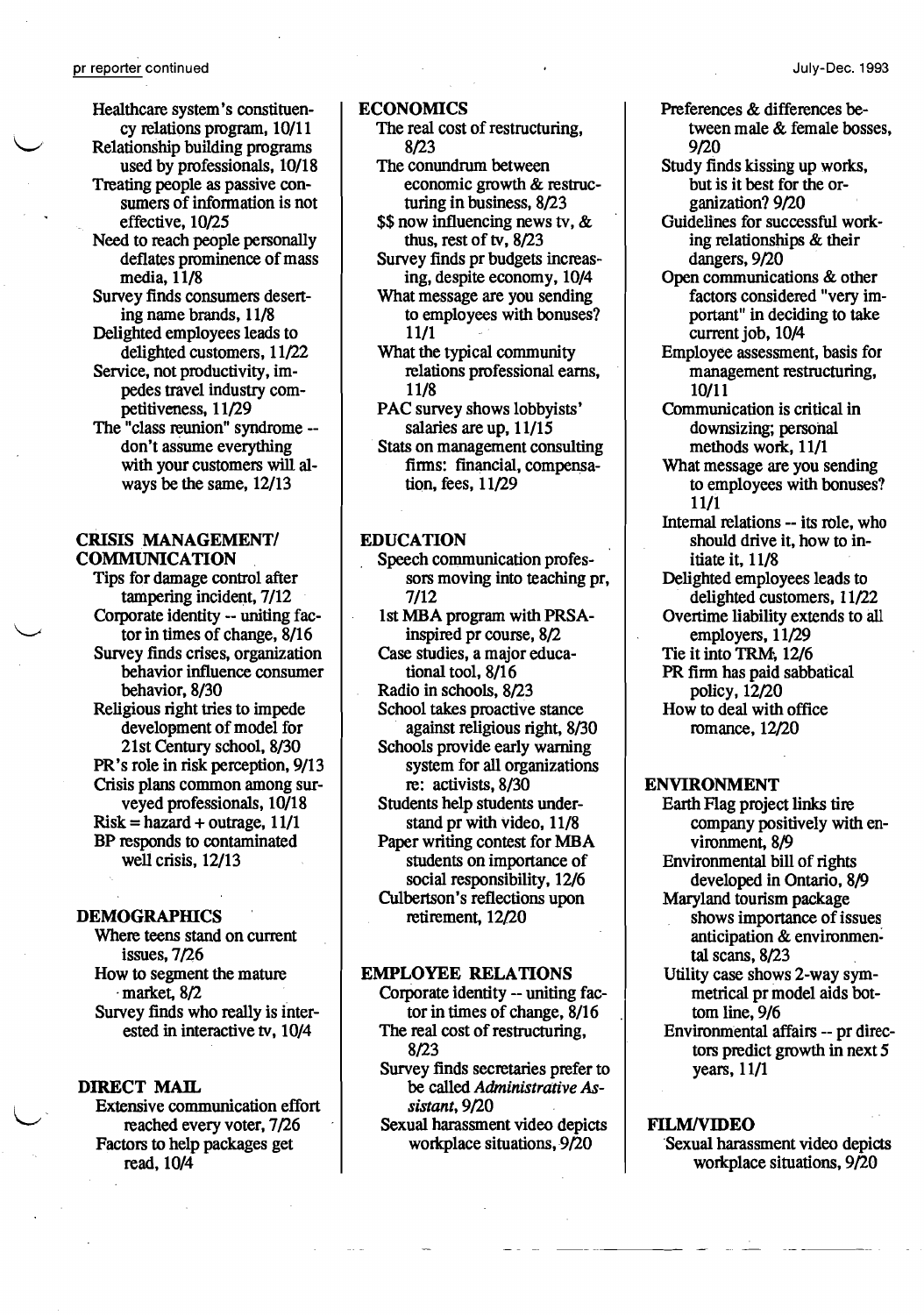- VNRs, advertorials manipulative? 10/4 Students create video to help other students understand pr. 11/8 Videos train employees &
- managers in pr tactics, 12/6

# FINANCIAL/

INVESTOR RELATIONS Survey finds branding failing with consumers but influencing financial analysts,9/6 PR directors predict growth in next 5 years, 11/1 Include it in TRM, 12/6

# FORECASTING

- Newsletter offers information on women's attitudes, values  $&$ lifestyles, also forecasts for marketers, 8/9 Maryland tourism package
- shows importance of issues anticipation& environmental scans, 8/23

# FUNDRAISING

Include it in TRM, 12/6

# GENDER ISSUES

Teen girls good target for community relations or social responsibility outreach,7/12 Survey provides sexual harassment insight, 7/12 Newsletter offers information on women's attitudes, values & lifestyles, also forecasts for marketers, 8/9 Sexual harassment video depicts workplace situations, 9/20 Survey notes preferences & differences between male & female bosses, 9/20 Stats on management consulting finns: women, 11/29

# **GOVERNMENT**

Have positive attitude when writing to government, 7/19 Environmental bill of rights developed in Ontario, 8/9 Faxes don't work with Congress,

- 8/23
- House meetings to sell national health plan, 9/13
- Politicians have limited role in public decisionmaking, 10/25
- Lobbyists need pr program, 11/15
- Include public affairs & government relations in TRM, 12/6 PR plan is essential in politics
- too, 12/13

# HEALTHCARE

- Survey finds pr not drawing interest to some critical health issues, 8/2
- Automatic fax system puts health & medical info on the front line for journalists, 8/9 House meetings to sell national
- health plan, 9/13 Book offers timely ideas on
- healthcare reform, 10/11 Healthcare debate: dissecting the reality of an issue, 11/15 Where community & business leaders get their healthcare information, 11/15

# INTERNATIONAL PR

5 reasons for growth in global communications, 7/26 Pepsi slip-up makes news a year after the fact -- why? 9/13 PR directors predict growth in next 5 years, 11/1

#### ISSUE MANAGEMENT

- Is product tampering totally lose-lose?  $7/12$ Maryland tourism package shows importance of issues anticipation, 8/23 Content of risk message forms
- risk perception, 9/13 Formal issue anticipation systems not commonly used among surveyed professionals, 10/18

Study finds which communica tions do & don't work in downsizing, 11/1

# JOURNALISM

- MBAs run newsrooms, 8/16 TV newsmagazine shows rate highest, but are trash, 8/23
- Respond to being maligned in print with short rational letter to editor, 8/30
- Why did media bring up Pepsi issue a year after the fact? 9/13
- Magazine to help desktop publishing neophytes, 10/4 Court rules journalists aren't professionals, 11/15
- Quarterly magazine designed to help you think critically of the media, 12/6

# LANGUAGE

- Survey finds secretaries prefer to be called *Administrative Assistam, 9/20*
- People want to make connections between issues -- use their language, 10/25
- Study finds term "restructuring" troublesome, 11/1
- Definition of benchmarking, 11/29
- "Dissemination professional" U of GA hires one, 11/29

# LAW

- Sexual harassment video depicts actual workplace situations, 9/20
- Court rules journalists are not professionals, 11/15 AmericanAirlines sues pr firm over strike, 12/6 Airline's position on suing pr

finn, 12/13

#### MANAGEMENT

USAA's standards manual &<br>corporate ID program, 8/16 Reengineering & its effect on pr, . 8/23

\<br>|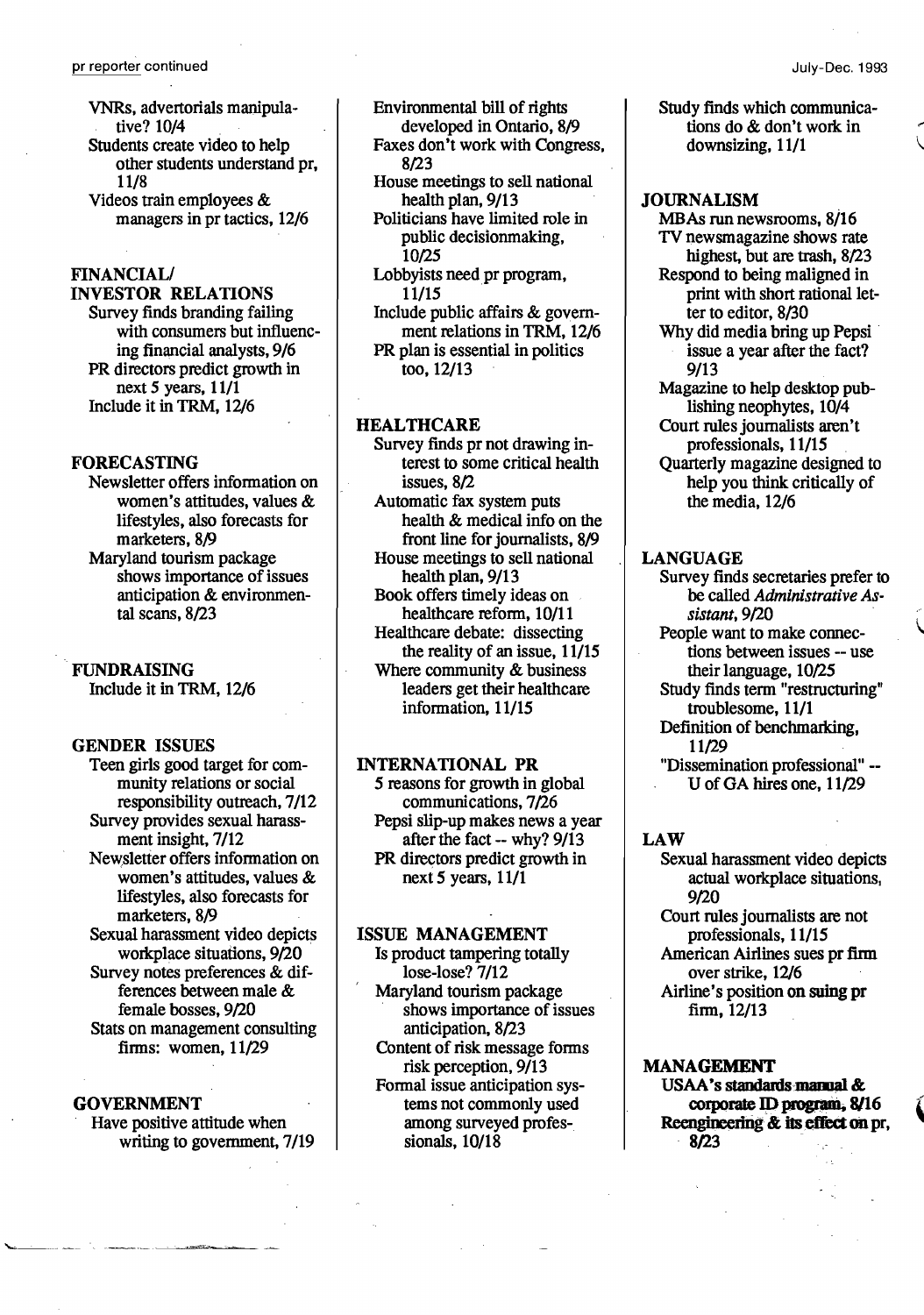Survey notes preferences & differences between male & female bosses, 9/20 Study finds kissing up works, but is it best for the organization? 9/20 Employee assessment, basis for restructuring, 10/11 What message are you sending with bonuses? 11/1 Stop being control freaks, 11/15 Study shows restructuring is a follow-the-leader game, most have no formal plan, 11/15 PRSA Conference: benchmark, listen, cross-train, team, 11/22 Using benchmarking to become world class,  $11/29$ Stats on management consulting firms: financial, compensation, fees, women, 11/29 Total Relationship Management -- a seamless one clear voice system, 12/6 Videos train employees& managers in pr tactics, 12/6 Management support important in BP case, 12/13 How to deal with office romance, 12/20

# MARKETING

 $\smile$  .

Keep promo names short, 7/26 Segmenting the mature market, 8/2 Newsletter offers information on women's attitudes, values & lifestyles, forecasts for marketers, 8/9 Visually demonstrating message will be more memorable than simply telling it, 9/13 Factors to help direct mail package get read, 10/4 Ethnic & sports/entertainment marketing-- growth predicted in next 5 years,  $11/1$ Public relations is a key part of marketing& building brand awareness, 11/8 Add marketing pr to TRM, 12/6 Artificial intelligence predicts behavior of target group, 12/20

MEDIA: GENERAL Mazur's Rule, 7/12 Rhody: business & media may work things out, 8/2 Findings from 2 surveys, 8/9 Media focused only on the positive aspects of Canadian Tire Earth Flag project, 8/9 Automatic fax system puts health, & medical info on the front line for journalists, 8/9 MBAs run newsrooms, 8/16 Ist WilliamS. Paley lecture at Museum of TV & Radio, 8/23 TV newsmagazine shows rate highest, but are trash, 8/23  $$$  s\$ now influencing news tv,  $\&$ thus, rest of tv, 8/23 Why did media bring up Pepsi issue a year after the fact? 9/13 Polling is questionable, says mass media, 9/13 VNRs, advertorials manipulative? 10/4 Magazine to help desktop publishing neophytes, 10/4 Media has limited role in public decisionmaking, 10/25 Book contains 10 tips for radio interviews, 10/25

Need to reach people personally deflates prominence for mass media, 11/8

PRSA developing new media relations program, 11/15 Quarterly magazine designed to help you think critically of the media, 12/6

New equipment allows sending 1,000 faxes overnight, 12/20

# MEDIA: PRINT

Obits are what readers value most, 7/12 Respond to being maligned in print with short rational letter to editor, 8/30

#### ORGANIZATION DEVELOPMENT

Study finds kissing up works, but is it best for the organization? 9/20

Communication & pr ideas drive reengineering program, 10/11 Major changes of restructuring are mainly pr tasks, 11/1 Importance of internal relations, 11/8 Action steps to successful business, 11/22 Listen & cross-train to stay ahead, 11/22 Things to concentrate on for organizational change, 11/22 Using benchmarking to become world class, 11/29

# PERSUASION

Research & targeted messages keys to successful campaign to raise taxes, 7/26 Peers & opinion leaders, not media & politicians, drive decisions, 10/25 Opinion leader relationships resulted in Atlanta getting Olympic games, 11/22

# PHILANTHROPY

Earth Flag project links tire company positively with environment, 8/9 Study has implications for using employee volunteers, 10/4 Link TRM to it, 12/6

#### PRODUCTIVITY

What motivates administrative assistants, 9/20 Guidelines for successful working relationships & their

dangers, 9/20 Service, not productivity, im-

pedes travel industrycompetitiveness, 11/29

PR firm has paid sabbatical policy; improved productivity, 12/20

#### PRSA

New COO's view of pr, 7/12, 7/19 1stMBA program with PRSAinspired pr course, 8/2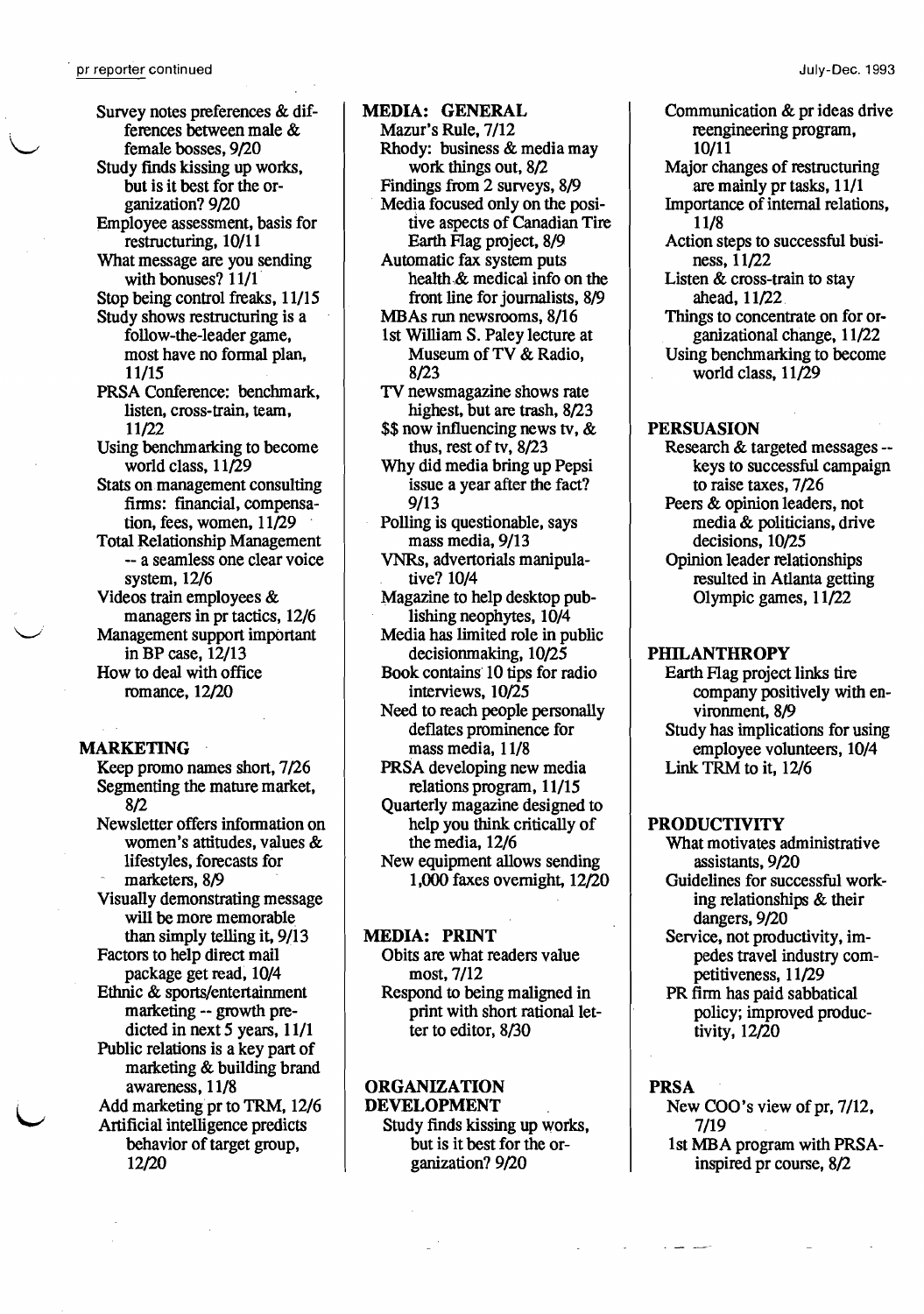- All eligible employees are accredited at this company, 10/4
- PRSA developing new media relations program, 11/15
- PRSA Conference: benchmark, listen, cross-train, team, 11/22
- Budd named PRSA counselorin-residence, 11/22
- 25 women named to PRSSA national honor roll,  $11/22$

# PUBLIC AFFAIRS

Include it in TRM, 12/6 PR plan is essential in politics too, 12/13

#### PUBLIC OPINION

Where teens stand on current issues, 7/26 Survey finds who really is interested in interactive tv, 10/4 Building coalitions; one way to reassure public on healthcare reform, 10/11

Study confirms that peers  $&$ opinion leaders, not media & politicians, drive decisions, 10/25

# PUBLIC RELATIONS: PROFESSION

- CEOs identify shortcomings of pr practitioners, give advice, 7/12
- PRSA's new COO's view of pr, 7/12
- Can community relations be the core of pr programming? 7/19
- Book is useful counseling tool, 7/19
- Alinsky's 13 rules of power, 7/19
- Survey finds pr not drawing interest to some critical health issues, 8/2
- 4 types of publics -- Grunig  $&$ Hunt's FEND model, 8/2
- Reengineering  $&$  its effect on pr, 8/23
- School takes proactive stance against religious right, 8/30
- 4 frameworks of pr practice, 9/6 Case study on organizational factors contributing to pr practice, 9/6
- Personal computer software for pr research, 9/6
- PR's role in setting risk perceptions, 9/13
- House meetings to sell national health plan, 9/13
- Why did media bring up Pepsi issue a year after the fact? 9/13
- Survey finds ad finn blind spots -- applicable to pr as well, 9/20
- Diffusion of Cutting Edge Strategies Among PR Practitioners: prr's 29th annual survey, 9/27
- All eligible employees are accredited at this company, 10/4
- Survey finds pr budgets increasing, despite economy, 10/4
- Advice for practitioners regarding VNRs& advertorials, 10/4
- Quick-step focus groups, 10/11

Communication  $&\&$  pr ideas drive reengineering program, 10/11

- What "behavioral" practitioners do & "awareness" ones don't, 10/18
- 9 pivotal factors of meaningful . chaos, 10/25
- Media, politicians & special interests have limited roles in public decision making, 10/25

New newsletter keeps an eye on pr,1O/25

Major changes of restructuring are mainly pr tasks, 11/1

- Study finds top 5 factors in choosing a pr firm, 11/1
- Practitioners offer their views on what reengineering pr means, 11/8
- Internal relations -- its role,who should drive it, how to initiate it, 11/8
- Survey finds few practitioners planned careers in pr, 11/8 Students help students understand pr with video, 11/8
- Public relations as a key part of marketing & building brand<br>awareness, 11/8
- Study shows restructuring is a follow-the-leader game, most have no formal plan, 11/15
- Lobbyists need pr program, 11/15
- 25 women named to PRSSA national honor roll,  $11/22$ Benchmarking model, 11/29
- Major problems of profession: lack of professional leadership & shortage of talented people, 11/29
- "Dissemination professionals"? -- U of GA hires one, 11/29
- IABC Research Foundation seeks papers on useful pr research, 11/29
- Reader responds to PR Watch newsletter, 11/29
- Total Relationship Management -- a seamless one clear voice system, 12/6
- One company's use of issue management in pr wins award, 12/6
- American Airlines sues pr firm over strike, 12/6
- Videos train employees & managers in pr tactics, 12/6
- Stauber responds to Epley letter, 12/6
- Proposed design for TRM, 12/6 Airline's position on suing pr finn, 12/13
- Fax on demand system allows staff to concentrate on other tasks, 12/13
- PR plan is essential in politics too, 12/13
- BP case shows how listening, then responding & negotiating is key to pr,  $12/13$
- How real is "virtual" world? what will its role be in pr? 12/20
- Culbertson's retirement, 12/20 PR firm has paid sabbatical policy,12/20

/

PUBLICITY/PROMOTIONS Keep promo names short, 7/26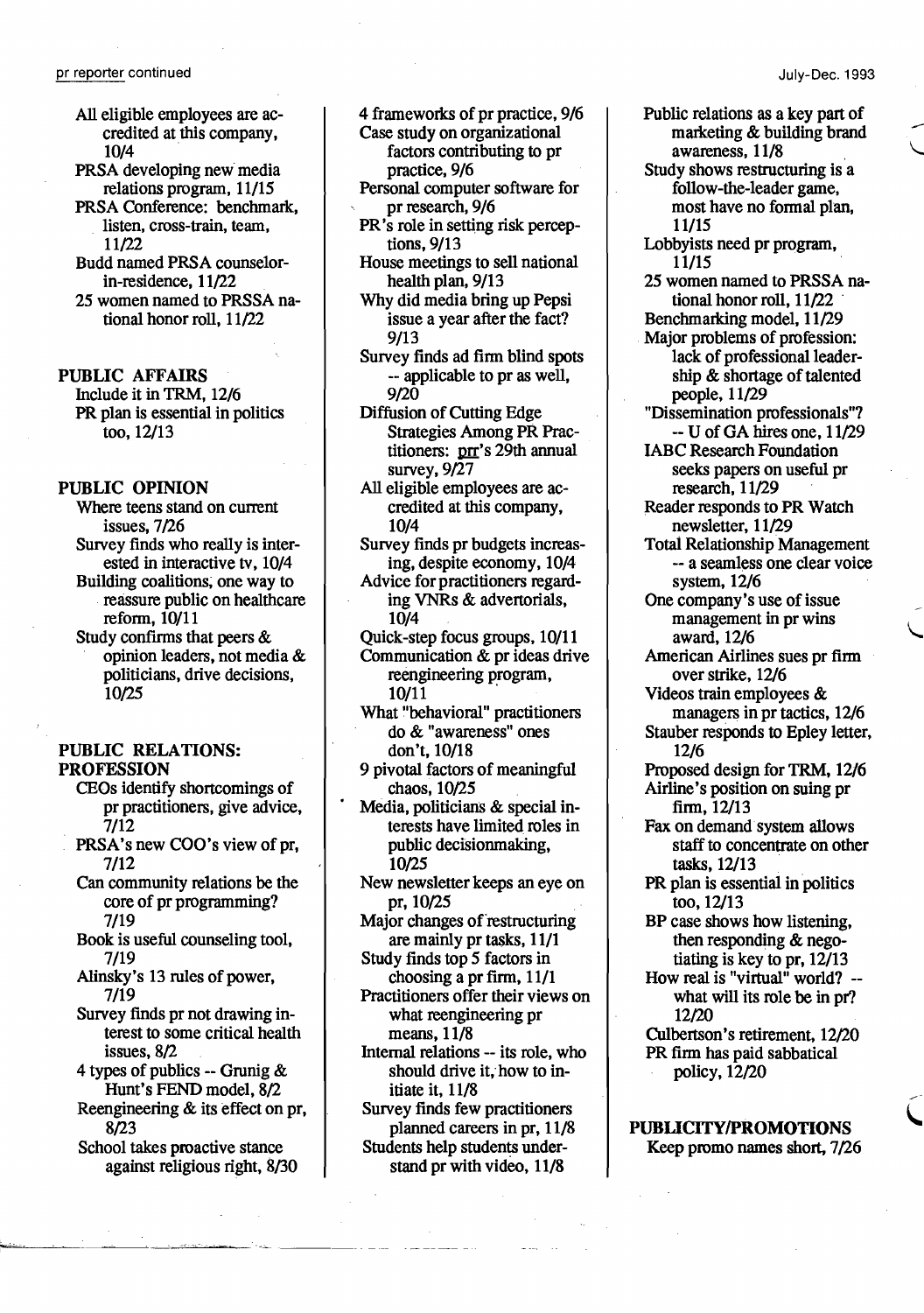I

Maryland tourism package shows importance of issues<br>anticipation & environmental scans, 8/23 Visually demonstrating message will be more memorable than simply telling it,  $9/13$ VNRs, advertorials manipulative? 10/4 Treating people as passive consumers of information is not effective, 10/25

# **RELIGION**

Religious right tries to impede development of model for 21st Centuryschool, 8/30

## **RESEARCH**

- Sexual harassment insight, 7/12 CEOs identify shortcomings of pr practitioners, give advice,  $7/12$
- School case: research & targeted messages-- key to successful campaign to raise<br>taxes, 7/26
- PR not drawing interest to some critical health issues, 8/2
- Findings from 2 media surveys, 8/9
- Crises, organization behavior do influence consumer behavior, 8/30
- Researchers offer new method to predict behavior, 9/6
- Study finds behavior not caught up with attitude, 9/6
- Branding failing with consumers but influencing financial analysts,9/6
- Mini-survey finds Saturn's recall built relationships, 9/6
- Software for pr research now available, 9/6
- How employees relate to bosses, 9/20
- Survey finds ad firm blind spots -- applicable to pr, 9/20
- Open communications #1 worker desire; other "very<br>important" reasons in deciding to take current job, 10/4 PR budgets increasing, despite

economy, 10/4

Who really is interested in interactive tv, 10/4

- Quick-step focus groups, 10/11 Study confirms peers  $\&$  opinion leaders, not media & politi-
- cians, drive decisions, 10/25 Which communications do & don't work in downsizing, 11/1
- Top 5 factors in choosing a pr finn, 11/1
- Consumers deserting name brands, 11/8
- Few practitioners planned their careers in pr.  $11/8$
- Focus groups & phone calls to see how grassroots perceive the healthcare issue, 11/15
- **IABC Research Foundation** seeks papers on useful pr research, 11/29
- How men & women feel about interactive tv, 12/20

# SOCIAL ISSUES

Survey provides sexual harassment insight,  $7/12$ Where teens stand on current issues,7/26

# SOCIAL RESPONSIBILITY

Teen girls good target for outreach, 7/12 Activist guide shows how to work with business, 7/26 Study has implications for using employee volunteers, 10/4 Link TRM to it, 12/6 Paper writing contest for MBA students on importance of it, 12/6

#### (PRR'S ANNUAL) SURVEY OF THE PROFESSION

29th Annual Survey of the Profession: Diffusion of Cutting-Edge Strategies Among PR Practitioners, 9/27

New Directions: behavior, research, relationships, 9/27 What "behavioral" practitioners do & "awareness" ones don't, 10/18

# **TECHNOLOGY**

Reasons for growth in global communications, 7/26 Personalized info service being developed using interactive tv, 8/2 Who wants the "world of information" in their livingrooms? 8/9 24-hr document on demand fax system, 8/9 Big Ten implements fax on demand system, 8/16 Study finds faxes don't work with Congress, 8/23 Radio in schools, 8/23 Do hi tech communications enhance or deter relationships? 9/20 Use of "new" communication methods, 9/27 Who really is interested in interactive tv, 10/4 Magazine to help desktop publishing neophytes, 10/4 Are cover sheets really necessary on faxes? 10/25 Fax on demand system allows staff to concentrate on other tasks, 12/13 How real is "virtual" world? -what will its role be in pr? 12/20 How men & women feel about interactive tv,  $12/20$ New equipment allows sending 1,000faxes overnight, 12/20 Artificial intelligence to predict target group behavior, 12/20

# TRADE/PROFESSIONAL ASSOCIATIONS

Speech Communication Association's Commission on PR growing rapidly  $-$  to become division,  $7/12$ About the American Association of Political Consultants, *8{l*  5 top speakers according to Toastmasters, 11/29 IABC Research Foundation seeks papers on useful pr research, 11/29